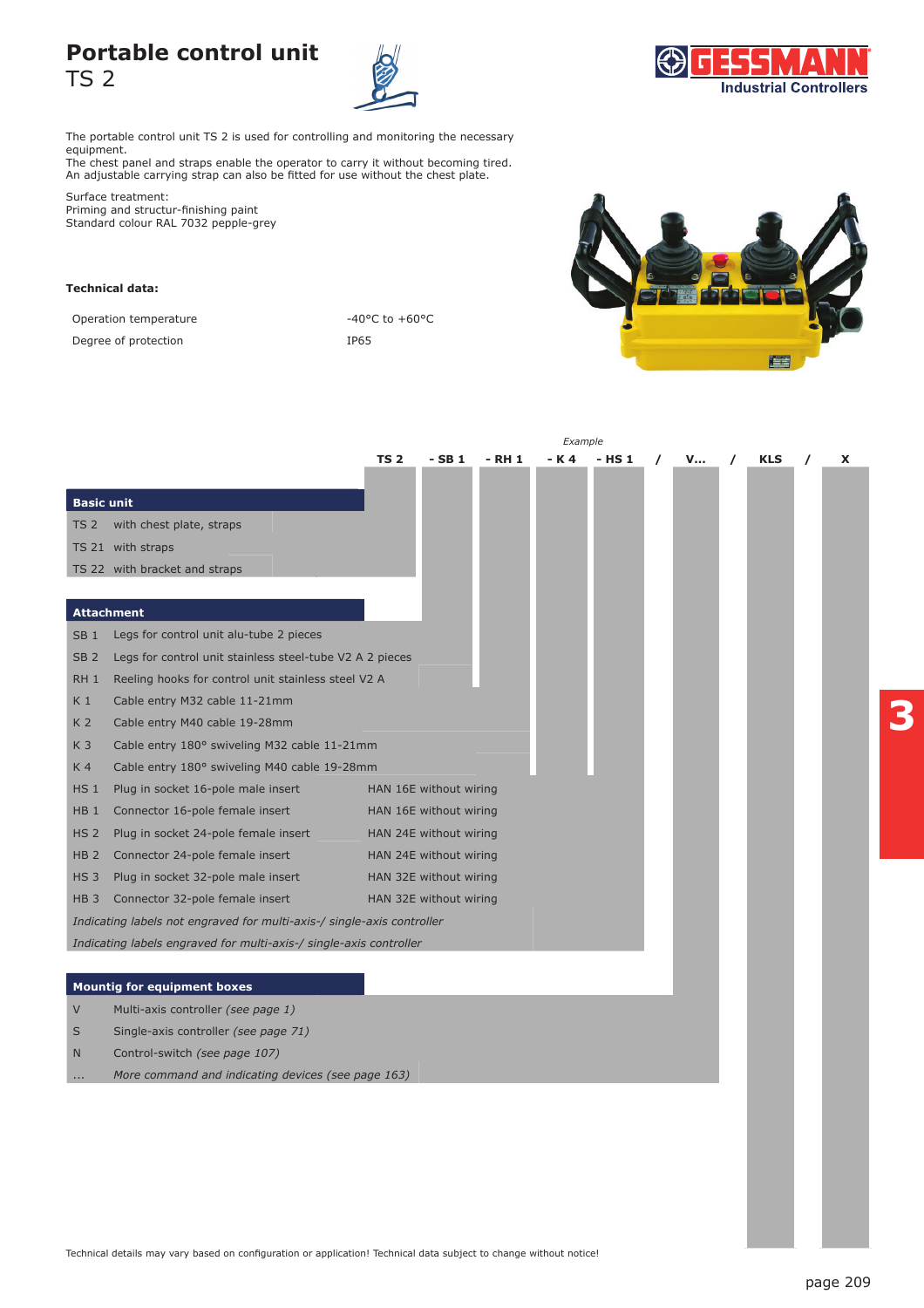## **Portable control unit**

TS 2



|                                         |                                              |        | <b>TS 2</b>           | $-SB1$                             | - RH 1 | - K 4      | - HS 1 |  | <b>V</b> |  | <b>KLS</b> |  | X |
|-----------------------------------------|----------------------------------------------|--------|-----------------------|------------------------------------|--------|------------|--------|--|----------|--|------------|--|---|
|                                         |                                              |        |                       |                                    |        |            |        |  |          |  |            |  |   |
| <b>Cable and wiring</b>                 |                                              |        |                       |                                    |        |            |        |  |          |  |            |  |   |
| Cable Oelflex                           |                                              | 18x1mm | 13,4mm $\emptyset$    | $-5^{\circ}$ C to $+80^{\circ}$ C  |        | each metre |        |  |          |  |            |  |   |
| Cable Oelflex                           |                                              | 25x1mm | 15,4mm $\varnothing$  | $-5^{\circ}$ C to $+80^{\circ}$ C  |        | each metre |        |  |          |  |            |  |   |
| Cable Oelflex                           |                                              | 34x1mm | 18,6mm $\varnothing$  | $-5^{\circ}$ C to $+80^{\circ}$ C  |        | each metre |        |  |          |  |            |  |   |
| Cable Neonflex                          |                                              | 18x1mm | 19,2mm $\varnothing$  | $-30^{\circ}$ C to $+80^{\circ}$ C |        | each metre |        |  |          |  |            |  |   |
| Cable Neonflex                          |                                              | 24x1mm | $22,1$ mm $\emptyset$ | $-30^{\circ}$ C to $+80^{\circ}$ C |        | each metre |        |  |          |  |            |  |   |
| Cable Neonflex                          |                                              | 38x1mm | $26,1$ mm $\emptyset$ | $-30^{\circ}$ C to $+80^{\circ}$ C |        | each metre |        |  |          |  |            |  |   |
| <b>KLS</b>                              | Wired on connector / plug in socket per core |        |                       |                                    |        |            |        |  |          |  |            |  |   |
| <b>KLK</b>                              | Wiring for cable per core                    |        |                       |                                    |        |            |        |  |          |  |            |  |   |
|                                         |                                              |        |                       |                                    |        |            |        |  |          |  |            |  |   |
| <b>Special model</b>                    |                                              |        |                       |                                    |        |            |        |  |          |  |            |  |   |
| $\times$<br>Special / customer-specific |                                              |        |                       |                                    |        |            |        |  |          |  |            |  |   |

 $X1$  Housing antistatic design  $< 10<sup>9</sup>$  Ohm/cm

X2 Finishing color yellow RAL 1021

Technical details may vary based on configuration or application! Technical data subject to change without notice!